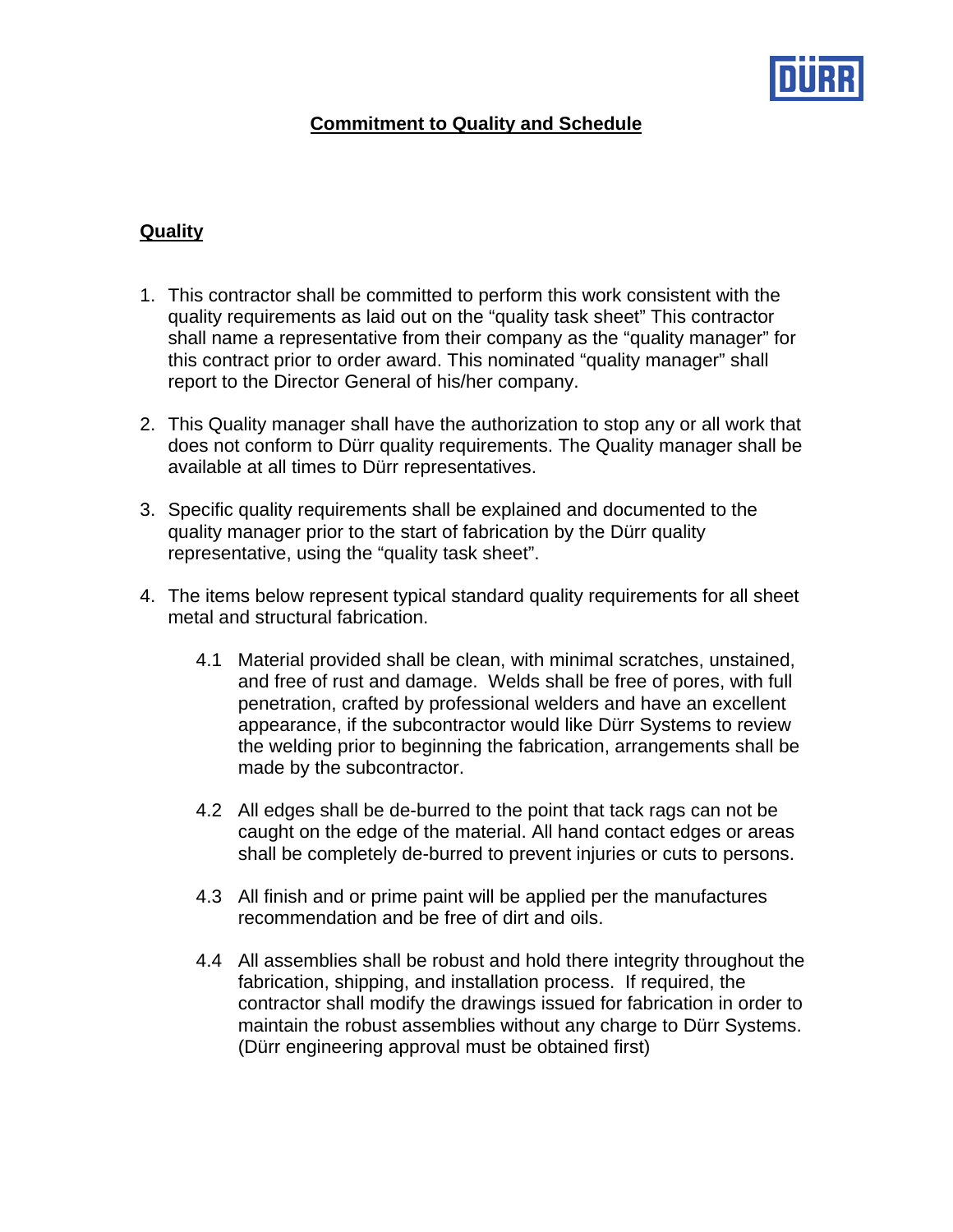

- 4.5 All fabrications shall be of a final professional appearance. Assemblies that appear to be patched together for the sake of saving material or to reduce the amount of rework will not be accepted.
- 4.6 All assemblies and fabrications must be protected during transportation by suitable means to prevent weather damage, dust contamination, and to maintain the finished appearance.

Dürr Systems will be reviewing the fabrication in progress, but it is critical that the contractor understands that they are responsible for the complete quality and acceptance to Dürr Systems quality requirements. Review of the fabrication in progress by Dürr does not relieve the contractor from their responsibility to maintain a consistent quality level throughout this contract. It will be this contractor's responsibility to maintain this standard of quality per the Dürr Systems requirements without affecting the schedule. Any items that do not conform to Dürr quality requirements will be fixed or repaired by this contractor at no expense to Dürr.

It is clearly understood that in signing this contract, the contractor will conform to this quality commitment.

## **Schedule reporting requirements**

- 1. The following scheduling and reporting requirement is an essential contractual obligation of this purchase order. Failure to comply will result in delayed payments and/or cancellation of this purchase order. It is implied upon contractors' acceptance of this purchase order that the contractor fully understands these requirements and the consequences of non-compliance.
- 2. Contractor will nominate a dedicated person to manage the schedule for this contract. This person will work closely with the Dürr quality representative and provide all schedule updates and concerns as indicated below.
- 3. Within 5 business days of order placement, the contractor must submit in writing a detailed schedule of activities to the Dürr Purchasing Agent. This will allow the Dürr manufacturing group to track the progress and ensure on time delivery of the contractually agreed upon dates. A Dürr manufacturing representative will review the submitted schedule for content, accuracy and approval. Upon schedule approval, contractor will be required to submit weekly schedule updates and progress percents complete via e-mail to the nominated Dürr quality person. Schedule updates to include digital photos of components, sub-assemblies and product as the work progresses.